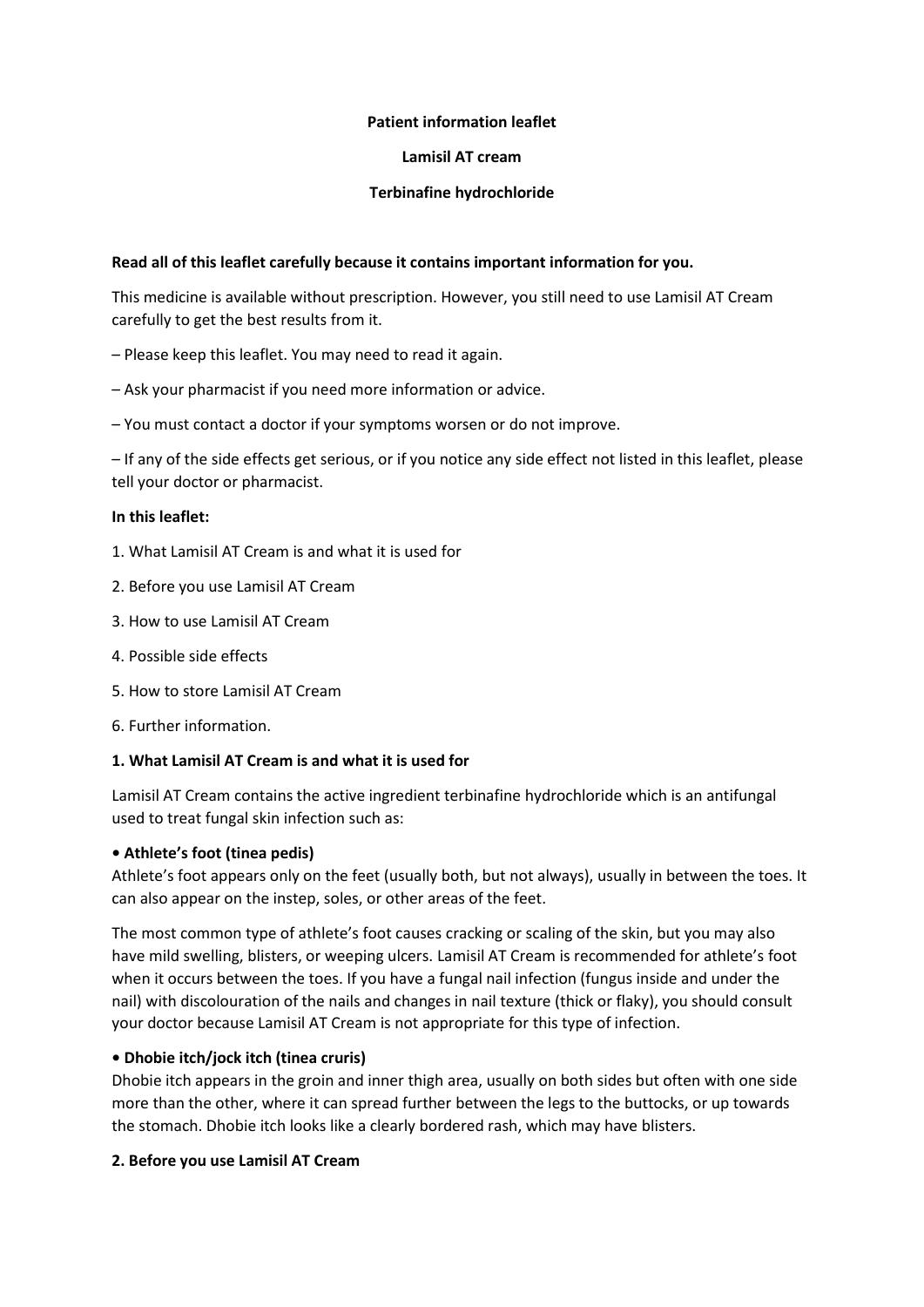## **Do NOT use Lamisil AT Cream if you:**

• are allergic (hypersensitive) to any of the ingredients in the product (see Section 6)

# **Take special care with Lamisil AT Cream**

The cream is for external use only. Do not use on the face. Avoid contact with eyes. In case of accidental contact with the eyes, rinse thoroughly with running water.

## **Taking other medicines**

Please tell your doctor or pharmacist if you are taking or have recently taken any other medicines, including those obtained without a prescription.

# **Pregnancy and breast-feeding**

Do not use the cream if you are pregnant or breastfeeding, unless advised to by your doctor. Ask your doctor or pharmacist for advice before taking any medicine.

# **Driving and using machines**

Lamisil AT Cream is not expected to affect your ability to drive or operate machinery.

# **Important information about some of the ingredients of Lamisil AT Cream**

The cream contains some ingredients which you may need to be aware of:

• This medicine contains 75 mg **benzyl alcohol** in each tube which is equivalent to 10 mg/g. **Benzyl alcohol** may cause mild local irritation.

• **cetyl alcohol** and **stearyl alcohol**: may cause local skin reactions (e.g. contact dermatitis). For other ingredients see Section 6.

#### **3. How to use Lamisil AT Cream**

Always use Lamisil AT Cream exactly as your doctor or pharmacist has told you; you should check with him/her if you are not sure.

This medicine is for external use only.

#### **Usual dose for adults**

**Athlete's Foot:** apply the cream once a day for one week. **Dhobie Itch:** apply the cream once a day for one week.

# **Directions for use:**

• Cleanse and dry the affected areas thoroughly and wash your hands. Treatment can be helped by keeping the affected areas clean by regular washing and careful drying with your own clean towels and clothes, and not rubbing or scratching the skin.

- Unscrew the cap then gently squeeze out a small amount of the cream onto your finger.
- Apply just enough cream to form a thin layer on the affected skin and surrounding areas.

• Rub in gently. When used between the toes, buttocks or on the groin, the treated area may be covered with a light, fresh gauze strip, especially at night.

• Replace the cap on the tube and wash your hands. If you have not noticed any signs of improvement within 2 weeks of first starting treatment, please seek advice from your doctor or pharmacist.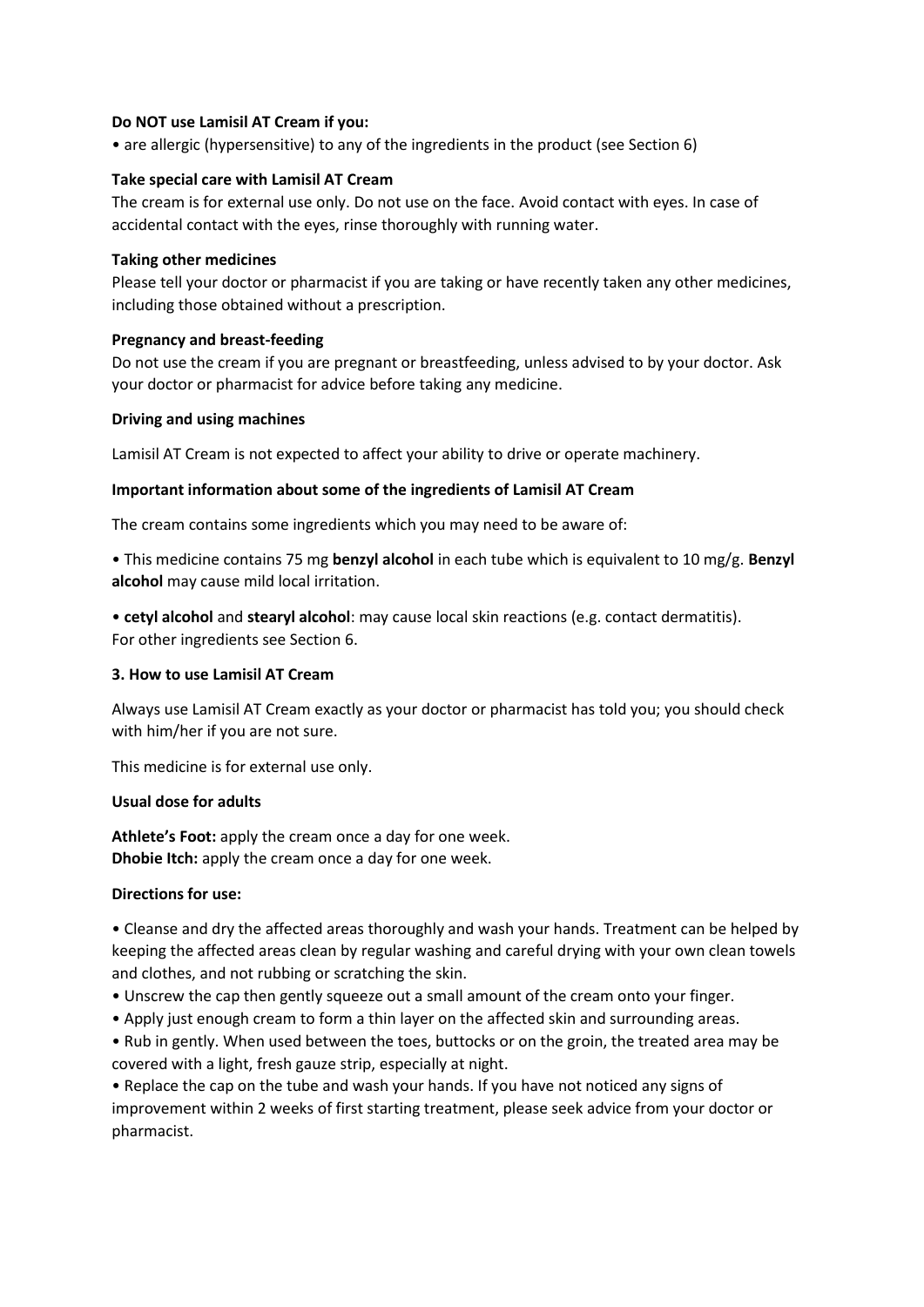# **Children**

The cream is NOT recommended for use on children under 16 years of age.

## **If you use more Lamisil AT Cream than you should**

Contact your doctor or nearest hospital emergency department if you, or someone else, has swallowed some cream. Take any remaining medicine and this leaflet with you if possible.

## **If you forget to use Lamisil AT Cream**

If you miss an application, apply the cream as soon as possible then continue your treatment as before. If you only remember at the time of your next application, just apply the cream and carry on as normal. It is important to try to use the cream at the correct times as forgotten applications could carry a risk of the infection recurring.

# **If you stop using Lamisil AT Cream**

Infections may come back if you do not use the cream regularly, or if you stop the treatment too early. If you have any further questions on the use of this product, ask your doctor or pharmacist.

# **4. Possible side effects**

Like all medicines, Lamisil AT Cream can cause side effects, although not everybody gets them.

**STOP using** the cream and **seek medical help immediately** if you have any of the following very rare **allergic reactions:**

• difficulty breathing or swallowing, swelling of the mouth, face, lips, tongue or throat (severe allergic reaction).

• severe itching of the skin, with a red rash or raised lumps, hives or blisters.

Lamisil AT Cream can occasionally cause redness, stinging, peeling, itching, pain, irritation or scabbing at the application site. These effects are usually harmless and you can carry on using the cream.

**Some side effects are common:** (may affect up to 1 in 10 people): skin peeling, itching.

**Some side effects are uncommon:** (may affect up to 1 in every 100 people): skin lesions, scab, skin colour changes, redness, burning, pain and irritation at the site of application.

**Some side effects are rare:** (may affect up to 1 in a 1000 people): eye irritation, dry skin, contact dermatitis, eczema, worsening of symptoms.

#### **Reporting of side effects**

If you get any side effects, talk to your doctor, pharmacist or nurse. This includes any possible side effects not listed in this leaflet. You can also report side effects directly via HPRA Pharmacovigilance,. website: www.hpra.ie; By reporting side effects you can help provide more information on the safety of this medicine.

# **5. How to store Lamisil AT Cream**

Keep out of the sight and reach of children.

Do not store above 30°C.

Do not use this medicine after the expiry (EXP) date shown on the box and tube. The expiry date refers to the last day of that month.